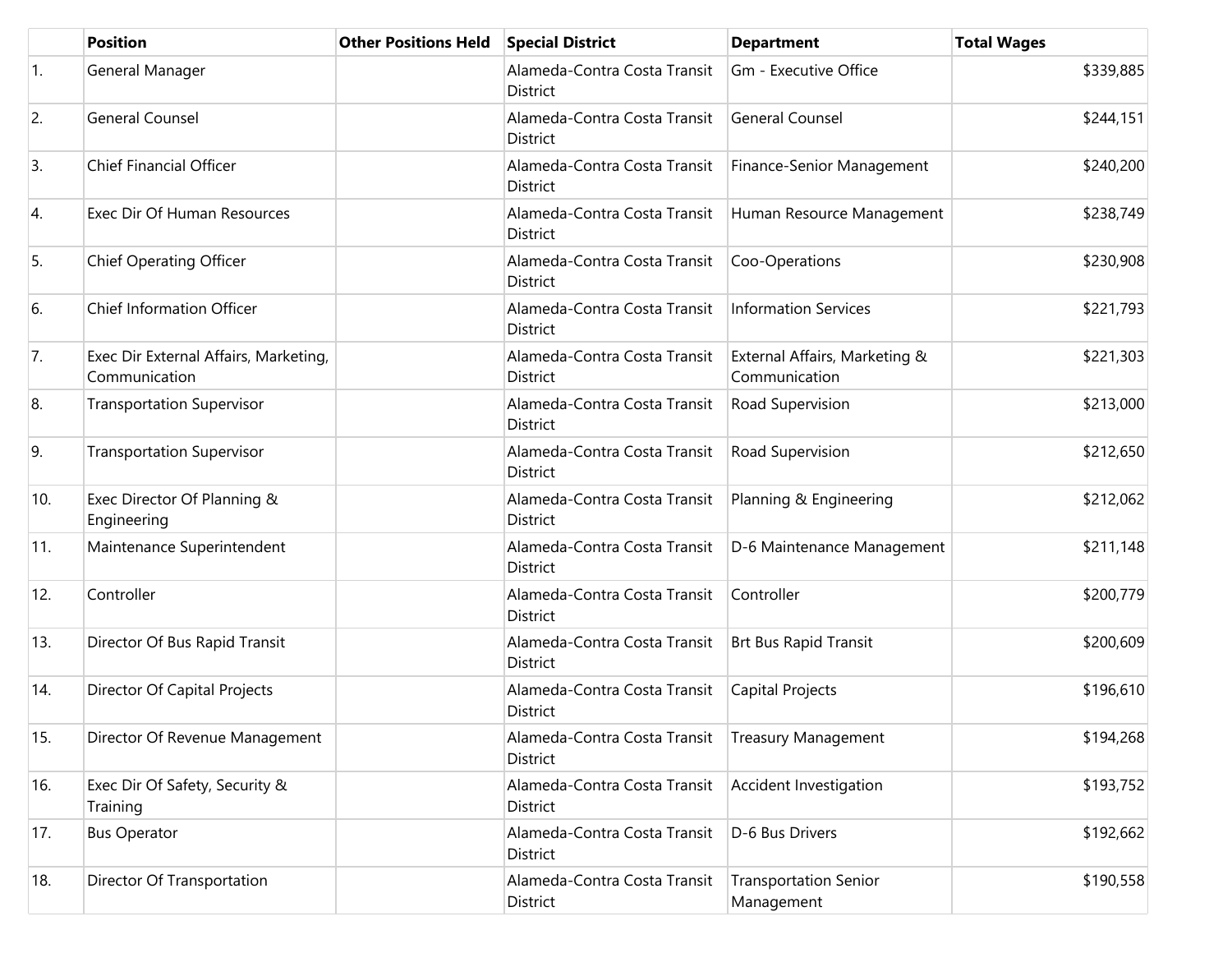| 19. | <b>District Secretary</b>                      | Alameda-Contra Costa Transit<br>District        | <b>District Secretary</b>         | \$186,906 |
|-----|------------------------------------------------|-------------------------------------------------|-----------------------------------|-----------|
| 20. | Attorney IV                                    | Alameda-Contra Costa Transit<br>District        | <b>General Counsel</b>            | \$183,476 |
| 21. | Retirement System Manager                      | Alameda-Contra Costa Transit<br>District        | Retirement                        | \$180,023 |
| 22. | Dir Of Sys And Software Dev                    | Alameda-Contra Costa Transit<br><b>District</b> | <b>Information Services</b>       | \$175,972 |
| 23. | Director Of Services Development<br>& Planning | Alameda-Contra Costa Transit<br>District        | Service Development               | \$174,586 |
| 24. | Marketing & Communications<br>Director         | Alameda-Contra Costa Transit<br>District        | Marketing/ Community<br>Relations | \$173,231 |
| 25. | <b>Bus Operator</b>                            | Alameda-Contra Costa Transit<br>District        | D-6 Bus Drivers                   | \$168,057 |
| 26. | <b>Transportation Supervisor</b>               | Alameda-Contra Costa Transit<br>District        | Road Supervision                  | \$165,669 |
| 27. | Bus Operator (42)                              | Alameda-Contra Costa Transit<br>District        | D-4 Bus Drivers                   | \$164,471 |
| 28. | <b>Transportation Superintendent</b>           | Alameda-Contra Costa Transit<br>District        | D-2 Management                    | \$164,042 |
| 29. | <b>Purchasing Manager</b>                      | Alameda-Contra Costa Transit<br>District        | <b>Purchasing Supervisor</b>      | \$163,927 |
| 30. | <b>Transportation Supervisor</b>               | Alameda-Contra Costa Transit<br>District        | Road Supervision                  | \$163,350 |
| 31. | Senior Project Manager                         | Alameda-Contra Costa Transit<br>District        | <b>Information Services</b>       | \$161,461 |
| 32. | Dir Of Project Ctrl & Sys Analysis             | Alameda-Contra Costa Transit<br><b>District</b> | Project Ctrl & Sys Analysis       | \$161,033 |
| 33. | <b>Bus Operator</b>                            | Alameda-Contra Costa Transit<br>District        | D-6 Bus Drivers                   | \$160,484 |
| 34. | Senior Project Manager                         | Alameda-Contra Costa Transit<br>District        | <b>Information Services</b>       | \$157,380 |
| 35. | <b>Transportation Supervisor</b>               | Alameda-Contra Costa Transit<br>District        | Road Supervision                  | \$156,990 |
| 36. | Senior Project Manager                         | Alameda-Contra Costa Transit<br>District        | Capital Projects                  | \$156,512 |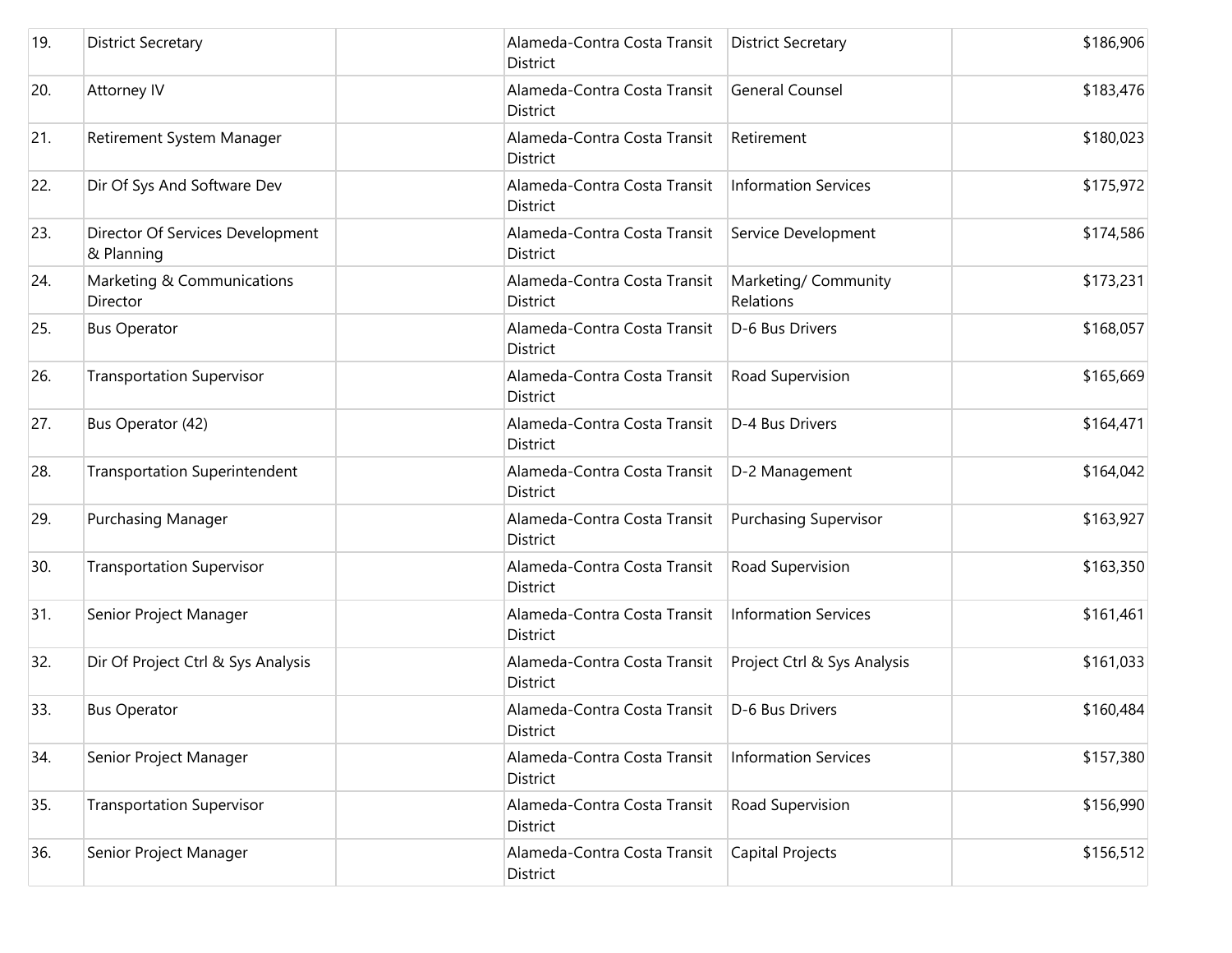| 37. | Assistant Director Of<br>Transportation     | Alameda-Contra Costa Transit<br>District | <b>Transportation Senior</b><br>Management | \$154,868 |
|-----|---------------------------------------------|------------------------------------------|--------------------------------------------|-----------|
| 38. | Director Of Management And<br><b>Budget</b> | Alameda-Contra Costa Transit<br>District | Finance-Senior Management                  | \$154,692 |
| 39. | Protective Services Manager                 | Alameda-Contra Costa Transit<br>District | <b>Transit Enforcement</b>                 | \$154,568 |
| 40. | Journey Level Mechanic                      | Alameda-Contra Costa Transit<br>District | D-2 Garage                                 | \$154,195 |
| 41. | Facilities Maintenance Manager              | Alameda-Contra Costa Transit<br>District | Fac Maintenance Senior<br>Management       | \$153,575 |
| 42. | Dir Of Legis Aff & Comm Rel                 | Alameda-Contra Costa Transit<br>District | Legis Affairs And Comm<br>Outreach         | \$152,845 |
| 43. | Procurement & Materials Director            | Alameda-Contra Costa Transit<br>District | <b>Procurement And Materials</b>           | \$152,103 |
| 44. | Human Resources Manager                     | Alameda-Contra Costa Transit<br>District | Workers' Compensation                      | \$151,792 |
| 45. | Chief Dispatcher                            | Alameda-Contra Costa Transit<br>District | D-4 Dispatchers                            | \$151,510 |
| 46. | <b>Transportation Supervisor</b>            | Alameda-Contra Costa Transit<br>District | Road Supervision                           | \$151,377 |
| 47. | <b>Transportation Supervisor</b>            | Alameda-Contra Costa Transit<br>District | Road Supervision                           | \$151,212 |
| 48. | Enterprise Network Engineer                 | Alameda-Contra Costa Transit<br>District | <b>Enterprise Network Engineering</b>      | \$150,978 |
| 49. | Senior Project Manager                      | Alameda-Contra Costa Transit<br>District | <b>Environmental Engineering</b>           | \$150,943 |
| 50. | <b>Bus Operator</b>                         | Alameda-Contra Costa Transit<br>District | D-6 Bus Drivers                            | \$149,030 |
| 51. | <b>Enterprise Software Engineer</b>         | Alameda-Contra Costa Transit<br>District | Project<br>Management/Programming          | \$149,002 |
| 52. | <b>Training And Education Manager</b>       | Alameda-Contra Costa Transit<br>District | <b>Transportation Training</b>             | \$148,858 |
| 53. | Senior Peoplesoft Engineer                  | Alameda-Contra Costa Transit<br>District | Peoplesoft Erp Support                     | \$148,084 |
| 54. | Bus Operator (48)                           | Alameda-Contra Costa Transit<br>District | D-2 Bus Drivers                            | \$147,437 |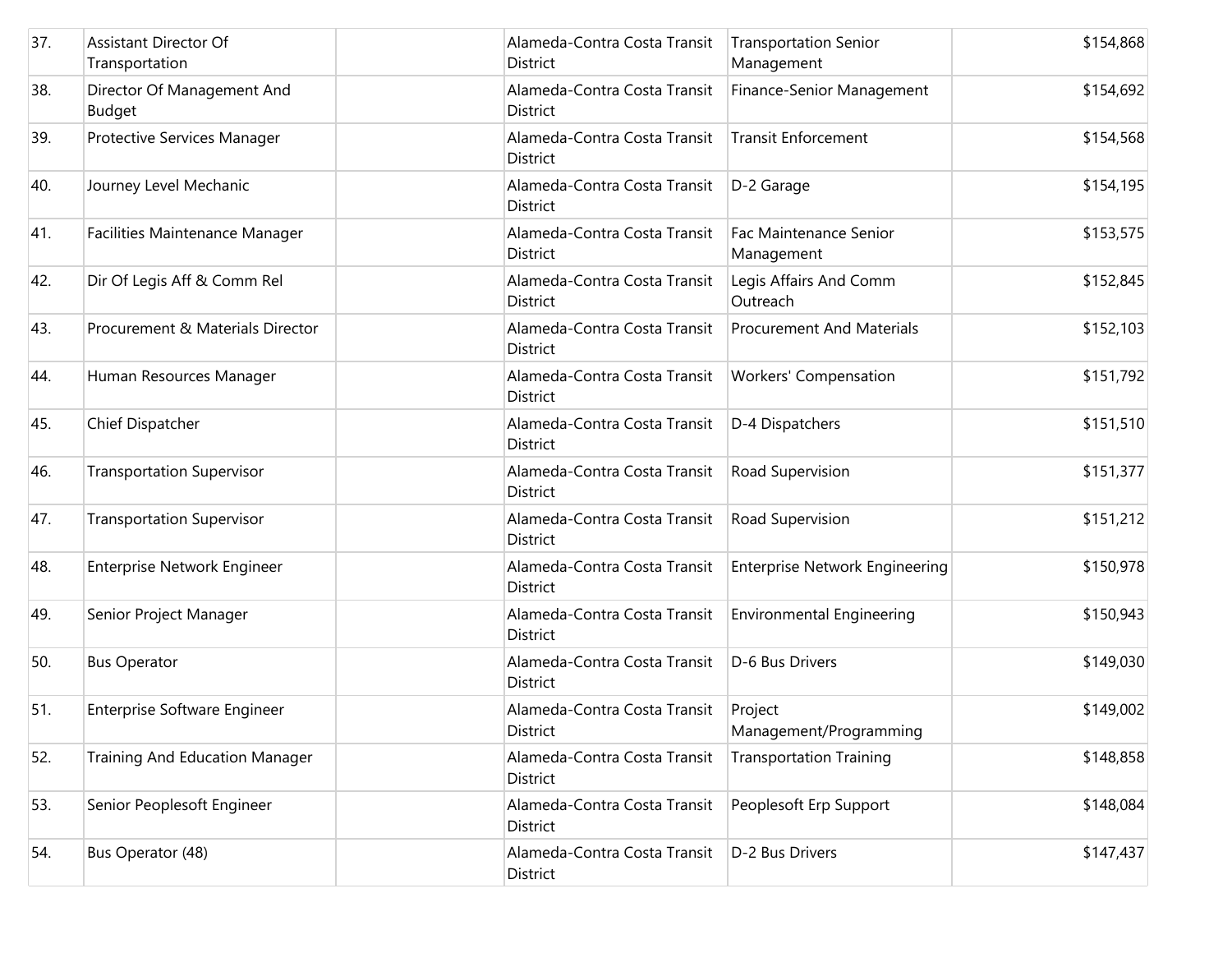| 55. | <b>Transportation Planning Manager</b> | Alameda-Contra Costa Transit<br>District        | Planning                       | \$146,958 |
|-----|----------------------------------------|-------------------------------------------------|--------------------------------|-----------|
| 56. | Human Resources Manager                | Alameda-Contra Costa Transit<br>District        | Human Resource Management      | \$146,832 |
| 57. | <b>Transportation Supervisor</b>       | Alameda-Contra Costa Transit<br>District        | Road Supervision               | \$146,811 |
| 58. | <b>Transportation Supervisor</b>       | Alameda-Contra Costa Transit<br>District        | Road Supervision               | \$146,367 |
| 59. | Bus Operator (42)                      | Alameda-Contra Costa Transit<br>District        | D-4 Bus Drivers                | \$146,283 |
| 60. | Transit Office Manager                 | Alameda-Contra Costa Transit<br>District        | D-2 Management                 | \$146,103 |
| 61. | Senior Peoplesoft Engineer             | Alameda-Contra Costa Transit<br><b>District</b> | Peoplesoft Erp Support         | \$145,899 |
| 62. | Maintenance Superintendent             | Alameda-Contra Costa Transit<br>District        | D-3 Maintenance Management     | \$145,896 |
| 63. | <b>Purchasing Manager</b>              | Alameda-Contra Costa Transit<br><b>District</b> | <b>Purchasing Supervisor</b>   | \$145,640 |
| 64. | Maintenance Superintendent             | Alameda-Contra Costa Transit<br>District        | D-4 Maintenance Management     | \$145,521 |
| 65. | Senior Peoplesoft Engineer             | Alameda-Contra Costa Transit<br>District        | Peoplesoft Erp Support         | \$145,239 |
| 66. | Internal Audit Manager                 | Alameda-Contra Costa Transit<br>District        | <b>Internal Audit</b>          | \$144,714 |
| 67. | Maintenance Superintendent             | Alameda-Contra Costa Transit<br>District        | Cent Maintenance<br>Management | \$144,072 |
| 68. | Media Affairs Manager                  | Alameda-Contra Costa Transit<br>District        | <b>Media Relations</b>         | \$144,064 |
| 69. | <b>Technical Services Manager</b>      | Alameda-Contra Costa Transit<br>District        | Tech Services/Qa               | \$144,036 |
| 70. | Senior Peoplesoft Engineer             | Alameda-Contra Costa Transit<br>District        | Peoplesoft Erp Support         | \$143,363 |
| 71. | Bus Operator (42)                      | Alameda-Contra Costa Transit<br>District        | D-6 Bus Drivers                | \$143,226 |
| 72. | Project Manager                        | Alameda-Contra Costa Transit<br>District        | <b>Information Services</b>    | \$142,451 |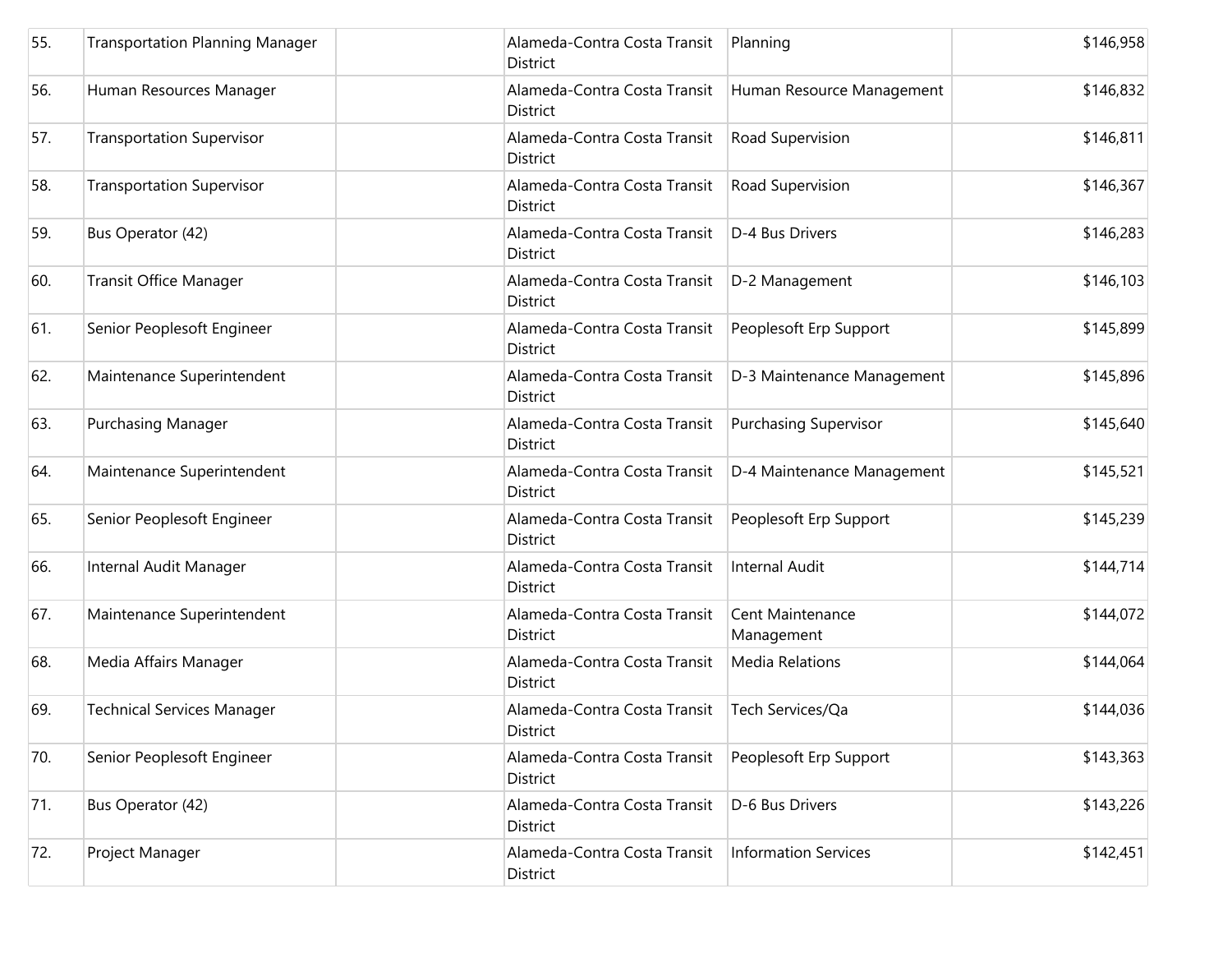| 73. | Chief Dispatcher                 | Alameda-Contra Costa Transit<br>District        | D-3 Dispatchers                        | \$142,246 |
|-----|----------------------------------|-------------------------------------------------|----------------------------------------|-----------|
| 74. | Exec Dir Of Human Resources      | Alameda-Contra Costa Transit<br>District        | Human Resource Management              | \$141,978 |
| 75. | Human Resources Manager          | Alameda-Contra Costa Transit<br>District        | Human Resource Management              | \$141,899 |
| 76. | <b>Transportation Supervisor</b> | Alameda-Contra Costa Transit<br>District        | Road Supervision                       | \$141,878 |
| 77. | Transit Schedules Manager        | Alameda-Contra Costa Transit<br><b>District</b> | Schedule<br>Development/Implementation | \$141,150 |
| 78. | Eeo Program Administrator        | Alameda-Contra Costa Transit<br>District        | Eeo/Workplace Mediation<br>Diversity   | \$140,998 |
| 79. | Manager Of Systems Analysis      | Alameda-Contra Costa Transit<br><b>District</b> | Project Ctrl & Sys Analysis            | \$140,938 |
| 80. | Bus Operator (42)                | Alameda-Contra Costa Transit<br>District        | D-6 Bus Drivers                        | \$140,659 |
| 81. | <b>Transportation Supervisor</b> | Alameda-Contra Costa Transit<br>District        | Road Supervision                       | \$140,601 |
| 82. | <b>Transportation Supervisor</b> | Alameda-Contra Costa Transit<br>District        | Road Supervision                       | \$140,419 |
| 83. | Service Planning Manager         | Alameda-Contra Costa Transit<br>District        | Service Development                    | \$140,215 |
| 84. | Assistant Dir Of Maintenance     | Alameda-Contra Costa Transit<br>District        | Maintenance-Senior<br>Management       | \$139,535 |
| 85. | Real Estate Manager              | Alameda-Contra Costa Transit<br>District        | Real Estate                            | \$139,325 |
| 86. | Maintenance Superintendent       | Alameda-Contra Costa Transit<br><b>District</b> | D-2 Maintenance Management             | \$139,141 |
| 87. | <b>Transportation Supervisor</b> | Alameda-Contra Costa Transit<br>District        | Road Supervision                       | \$138,986 |
| 88. | <b>Transportation Supervisor</b> | Alameda-Contra Costa Transit<br>District        | Road Supervision                       | \$138,331 |
| 89. | Accessible Services Manager      | Alameda-Contra Costa Transit<br>District        | <b>Accessible Services</b>             | \$138,111 |
| 90. | Labor Relations Administrator    | Alameda-Contra Costa Transit<br>District        | <b>Labor Relations</b>                 | \$137,937 |